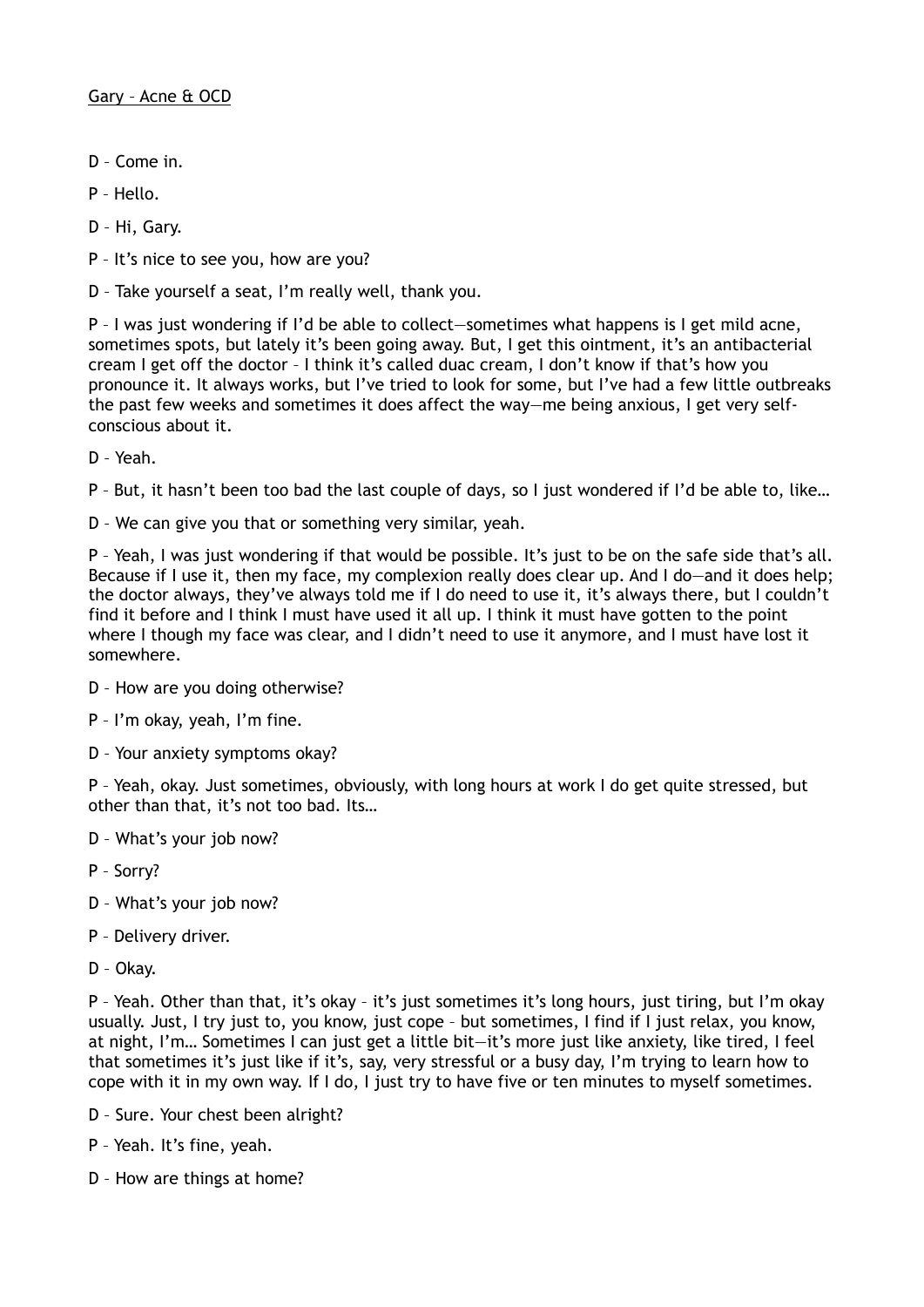P – Yeah, fine, everything's fine at home. Sometimes—usually I'm at work, so when I go home, it's usually quite… I go home and funnily enough my mother's out and then I'll leave the house and my mother comes home.

D – Yeah.

- P Everything's fine.
- D It's just you and your mum at home, isn't it?
- P Yeah, it is, yeah. She works too and I'm just usually in and out.

D – Okay.

P – Everything's fine.

D – And your mum's okay?

P – Yeah, she's fine. She's actually doing, she's doing very well. She's doing really well at the moment, she's just keeping herself active, she's just keeping herself on the go and she's just not letting herself—you know, she's just not letting herself get… You know the problem she's got at the moment?

D – Yeah.

P – She's not letting it get to her, she's really, like, keeping active. She's really staying strong – I am actually really proud of her, like, she's really doing very well.

D – Good. This is with her Parkinson's disease, isn't it?

P – It is, yes. So, she's doing, she's doing extremely well – I know she's just had, like, a letter off the hospital, I think she went to see a specialist and he said, like, he's very impressed you know, with her improvement. He sees, you know–I mean it seems like a positive outlook, when he says that she's doing extremely well. She's keeping active, she's, I mean she's constantly on the go anyway, but she's just doing very well.

D – And your general health?

P – Yeah, I think it's fine. Yeah, everything seems to be…

D – Your mood's been okay?

- P Yeah, yeah.
- D And your asthma?

P – Yeah, my asthma's fine. Touch wood, I've had no more—I've had no trouble, it's been…

D – You've grown out of that, pretty much?

P – Yeah, I think so. I've not had to use an inhaler for years, it's been years since I've had to use an inhaler.

- D And you're not a smoker?
- P No, I don't smoke.

D – So, I'll mark you down as asthma resolved in your records, if that's okay with you?

P – Yeah, that's fine.

D – And when your skin is a problem is it mostly just your face, or anywhere else?

P – I do get like, sometimes, dry skin, but I use just moisturiser. I was just advised to use, like, E45 moisturiser – usually on my arms, that's it, and sometimes legs. But, I just use that like, once or twice a day and it really helps.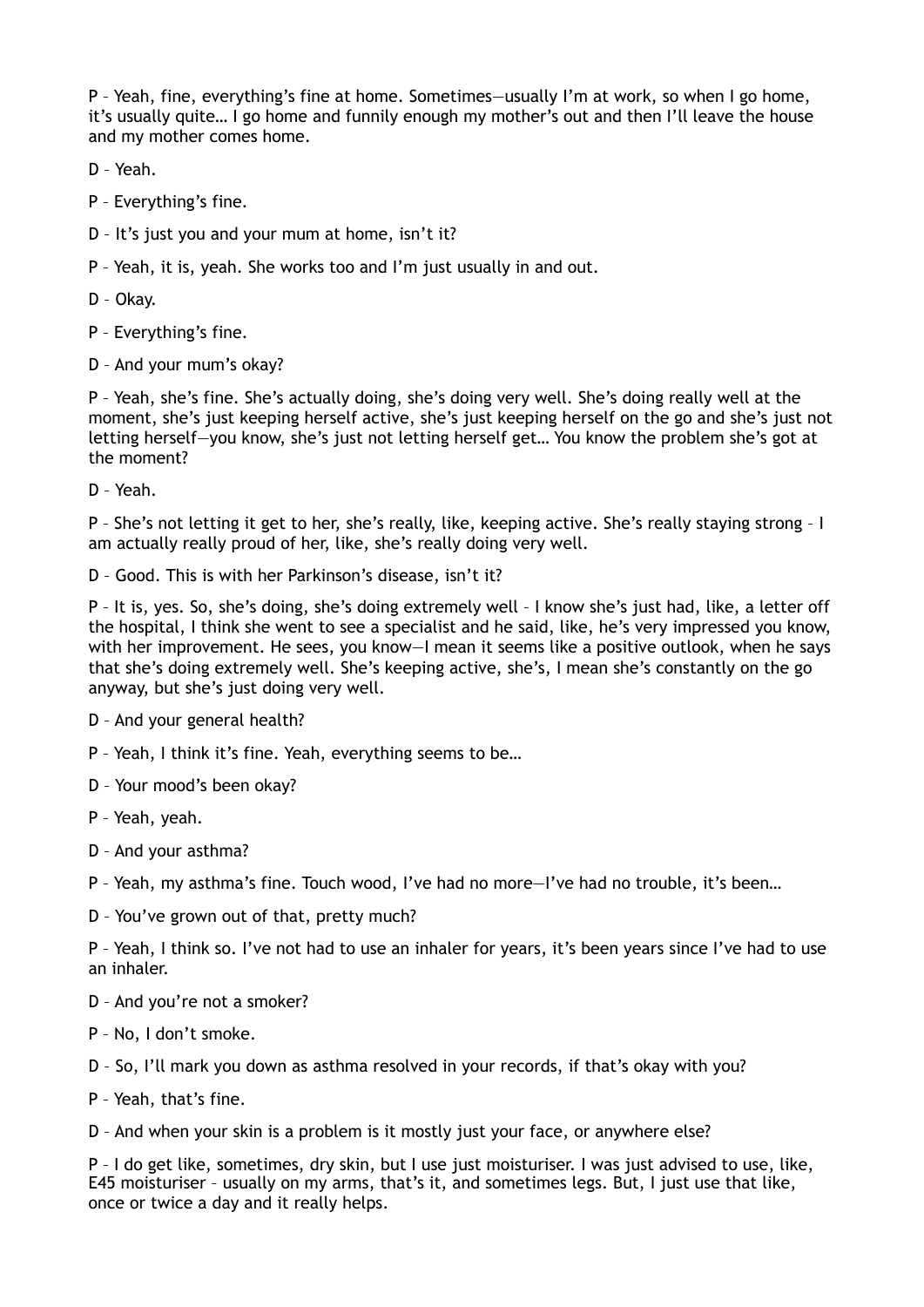- D Okay.
- P And it just really helps, because sometimes it's like, very dry.

D – Is there anything that triggers that?

P - I think it's just down to - I'm not actually one hundred percent, I think it could be just down to me, like, I sometimes blame it - you know with me having OCD and all; I'm always constantly washing my hands and I'm always constantly washing, so sometimes I think it's just been down to like, it could just be down to that. But I might not be right.

D – And the stuff you use for washing at the moment? Are we giving you something, or are you just buving it over the counter?

P – I usually just use, like Dove soap, like a moisturising soap. That usually helps, yeah.

D – That's not too bad an idea, or alternatively, we could give you a slightly greasier soap for washing - a soap substitute for washing. Shall we do that for you?

P – Yeah, if that's all right.

D – Do you need any emotional support with your OCD at the moment?

P – I'm okay, yeah. I'm learning to deal - sometimes that's usually a factor, if I'm more anxious or stressed, I do wash my hands more often. It's just sometimes I've got—I did once have to go and see a therapist about it, I think it was about four years ago, and I have learned - compared to before, it was a lot worse. I mean, I was washing my hands up to fifty times a day, probably more, but it's not as bad as it used to be.

D – So, much better now?

P – Yeah, so it's – if I'm anxious or tired it can be up to like ten times a day, but I just learned to control that.

D – Well, if you need any support, then we can arrange for that support, okay?

P – Yeah, I'll definitely - like I say, its compared to what it was, it's a lot better. I mean, I still have those moments where I feel like I need to wash. I just think it's just doubt. I mean, just general anxiety and stress.

D – Your OCD doesn't affect your facial acne at all?

P – Sorry?

D – Your OCD doesn't affect your face?

P – No, well, it does, but more like confidence than anything. It just sometimes makes me feel down, just sometimes I feel more anxious. I mean, at the moment, it might be just me, I sometimes always just think the worst. Sometimes you're just looking in the mirror and I just see the worst.

D – Now, there is another option for your skin. What you have been using is duac.

P – Oh, yes.

D – Which is a combination of an antibiotic with another component to it.

P – Oh, right, yes.

D – Now, what we can do is to use a slightly safer, long-term treatment called Epiduo, which is just as effective.

P – Alright, yeah.

D – In the vast majority of people. You can use that when the acne is a problem as well.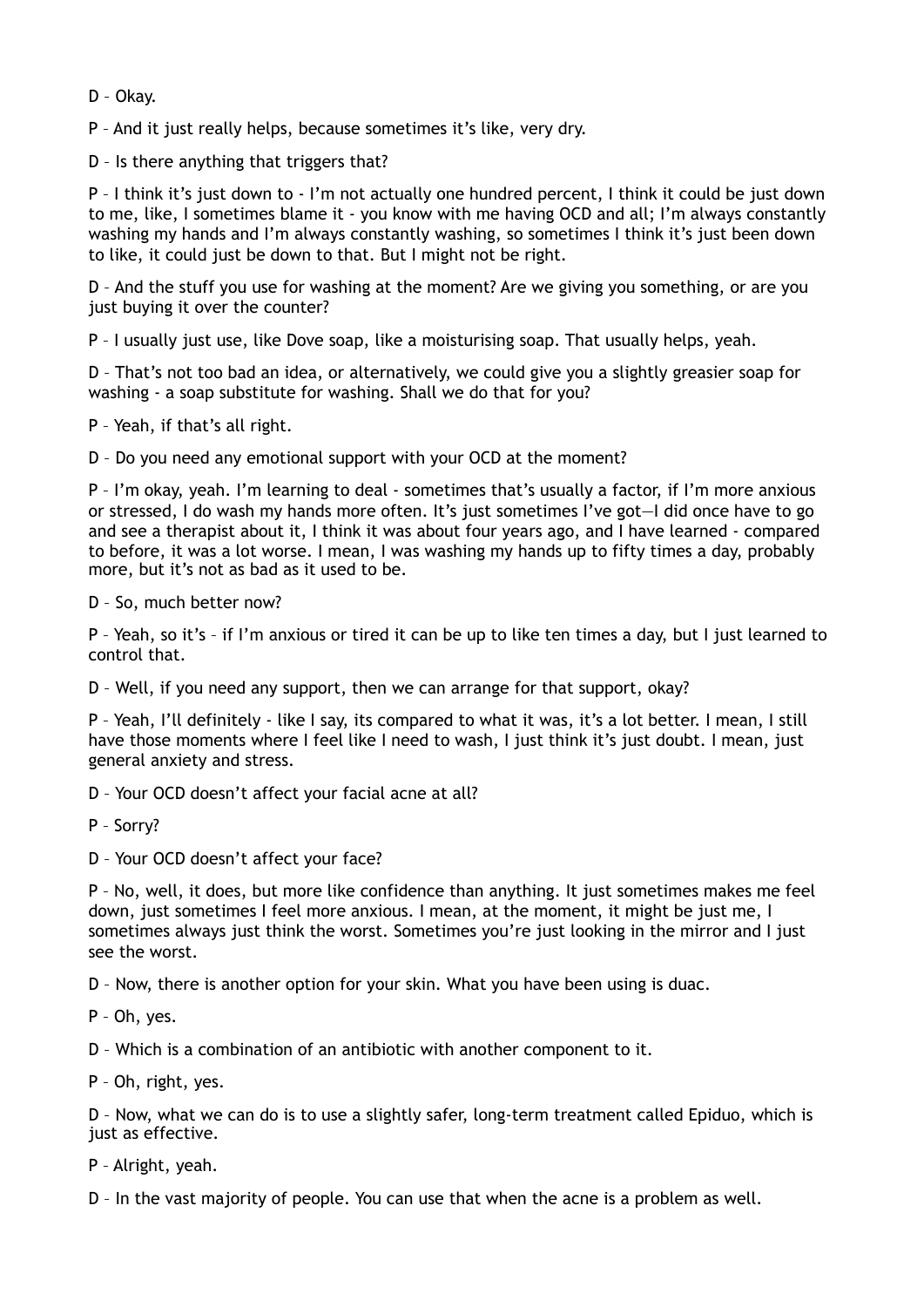P – All right, because I thought…

D – Shall we try that one out?

P – Yeah if that's okay.

D – And if it doesn't suit you, we can always go back to the original one.

P – Oh, yeah, of course, yeah. That's what I though, if it's perhaps going to be a long-term issue, at least it's always there to use again, because I was told that duac is just really short-term. You know, just to help—it did really help, and it just, like, obviously if I did ever get a little bit of bad outbreak I would just apply a bit of that and a couple of days later my skin was back to normal. And I'm like, 'Oh, I can really see the improvement'.

D – Okay. Well this one, also, should be quite effective when your skin is a problem.

P – Oh, right.

D – Potentially can be irritating but most people find that it's not. But, just apply it once a day, when you're having a bad patch.

P – Alright, yes, that's fine.

D – If you're finding it's not as effective as the duac, get back to me and we'll swap it back for you.

P – Oh, that's great.

D – Does that sound okay?

P – Oh, yeah, that sounds great.

D – So that's on as a repeat prescription, and I've given you, also, this cream in a pump dispenser that you can use as a soap substitute, and hopefully, if you are finding that you're back up to your twenty times or more a day that you're washing your hands; let me know and we'll get some support for you, related to that.

P – Oh, yeah that would be… Yeah, last time when it got - even I was getting a little bit concerned and was like, 'Oh, it's getting far too much'. It was literally every time I was getting a chance or an opportunity, I was just washing my hands constantly.

D – Yeah.

P – Luckily at the moment, it's mostly, I only really wash my hands more - obviously, the anxiety. When the anxiety kicks in, stress, that's when I usually seem to just... I think it's just a coping mechanism. I just feel like I need to wash my hands.

D – If things are getting on top of you, don't hesitate to get back in touch.

P – Are you sure?

D – Absolutely, even with just a telephone consultation.

P – Ah, that's great, definitely, yeah.

D – But give that stuff a go – if you're not happy with how you're getting on with it, then give me a call back and I can always swap it back to your duac.

P – All right, no problem.

D – Epiduo is probably a little bit more effective in the long-term, providing it suits you.

P – Alright, that's great.

D – Good luck.